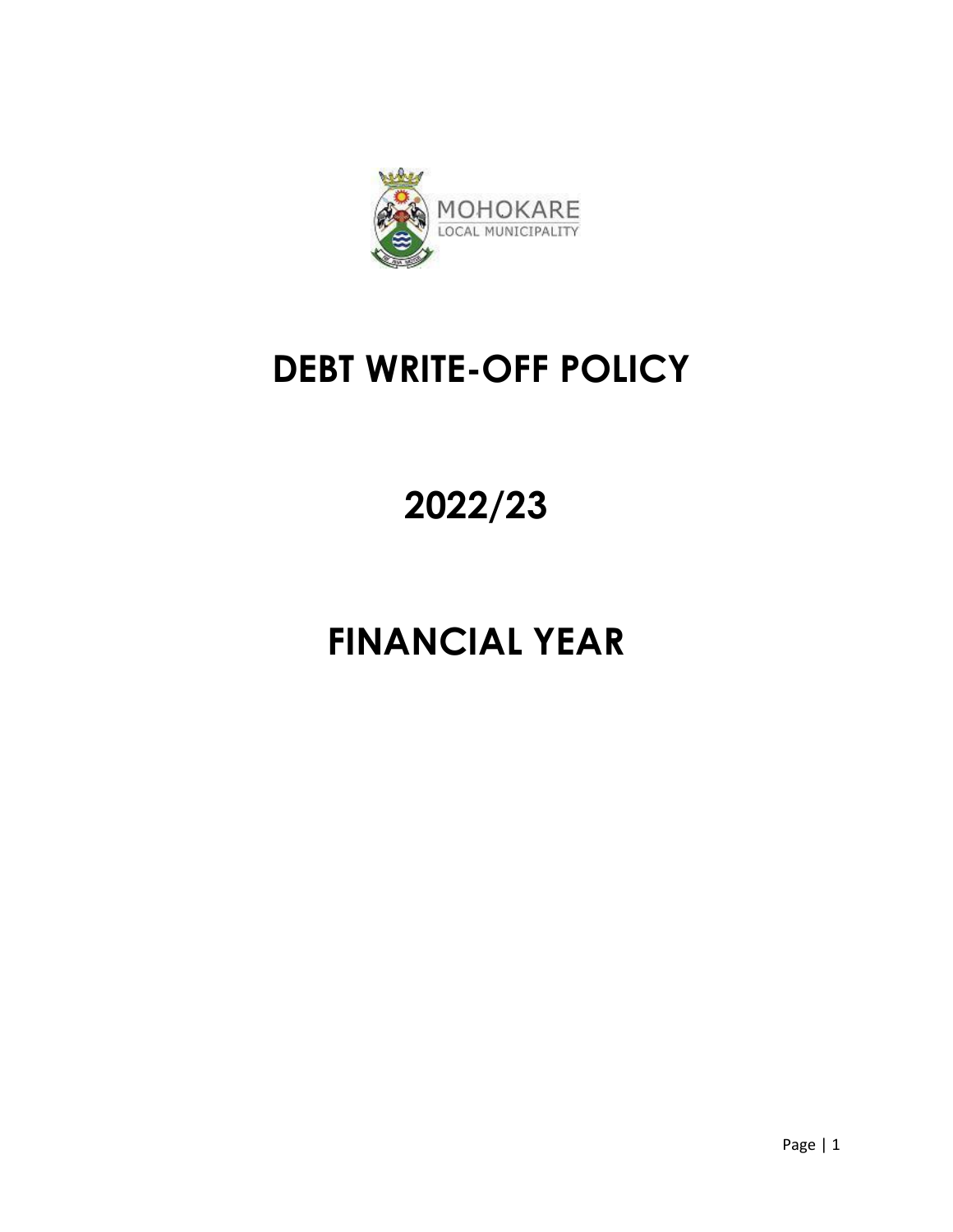### **TABLE OF CONTENTS**

| No | Subject matter                    | Page |
|----|-----------------------------------|------|
|    | <b>Introduction</b>               |      |
|    | <b>Authorisation levels</b>       |      |
|    | Details to be written-off         |      |
|    | <b>Further write-off criteria</b> |      |
|    | Review of the policy              |      |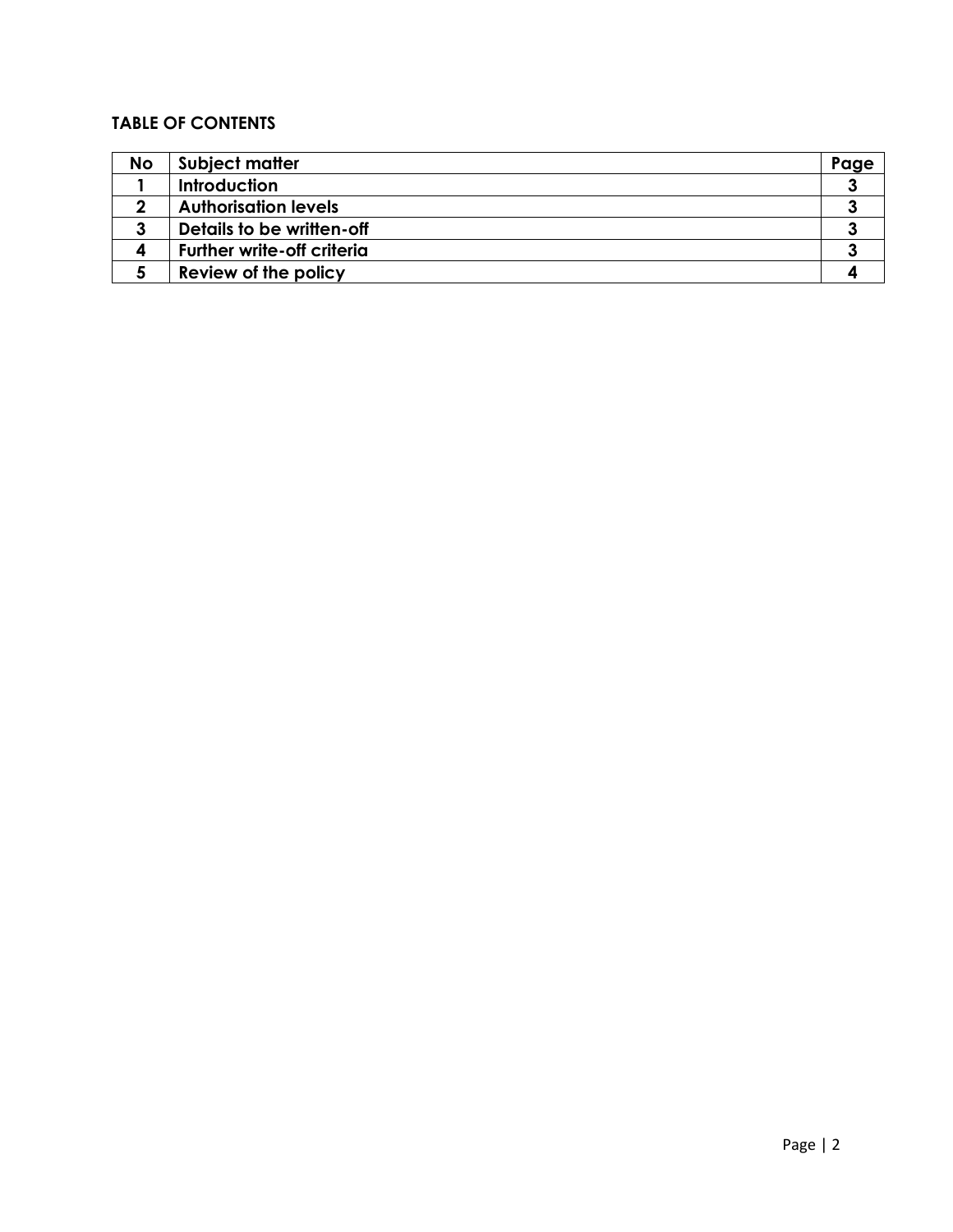#### **1. INTRODUCTION**

Mohokare Local Municipality is committed to ensuring that debt write-offs are kept to a minimum by taking all reasonable steps to recover money owed to the Council. However, there will be situations where the debt recovery process fails to recover all or some of the debt. In such cases the debt needs to be recommended for write-off. Writing off debt ensures that the level of debtors is not overstated in the Council's financial statements.

#### **2. AUTHORISATION LEVELS**

The recommended delegated levels for write-offs are as follows: -

- The Chief Financial Officer to recommend to Management
- **Management to recommend to Finance Committee**
- The Finance to recommend to Council for final approval

#### **3. DETAILS OF DEBT TO BE WRITTE-OFF**

The following information needs to be provided for each debt to the municipal official/committee who will authorize the write-offs:

- Debtor's name
- Debtor's address
- **Description of debt**
- **Period of debt and/or date(s) of invoice**
- Amount to be written off
- Reason for the write off

Supporting documentation must be retained and available that shows:

- **Evidence to support the write-off**
- **Recovery history**
- **•** Details of tracing and enquires carried out

In considering a debt for write-off the following conditions will apply:

- **Each case will be considered on its merits**
- Each request will be supported by relevant documentation
- Each case will receive authorization from the appropriate authorized municipal
- official and/or committee in accordance with policy
- Appropriate records of all authorized write-offs will be maintained and reviewed
- **•** periodically against live caseload.

#### **4. FURTHER WRITE-OFF CRITERIA**